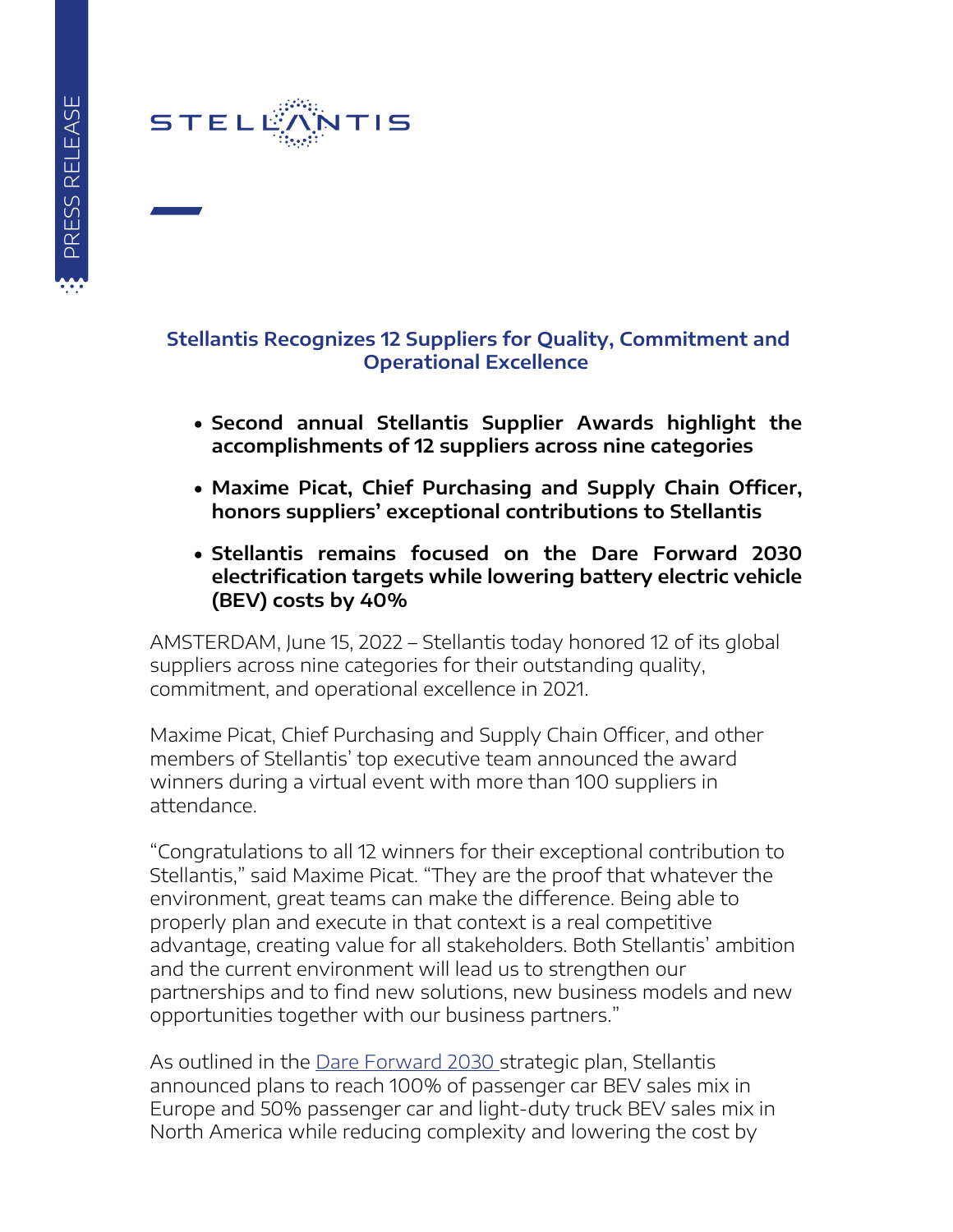40%. These targets are a key focus of the purchasing and supply chain team as Stellantis moves to provide clean, safe and affordable transportation for all.

"With your innovation and efficiency and our scale and great strategic plan, we can create together huge value and contribute to clean, safe and affordable mobility for our end customers," Picat told suppliers. "But to do so, we need to reinforce our relationships. I strongly believe in the importance of supplier relations. More communication. More transparency. More shared vision of the future."

# **2022 Stellantis Supplier Award Winners**

### **Quality First**

**Lear** is recognized for its achievements and commitment to industrial development and production.

### **Competitiveness**

**Yazaki** and **Honeywell** are acknowledged for their outstanding performance in terms of savings (commercial, process, technical solutions and logistics) and proposals for a cost reduction portfolio.

# **Program Management**

**Flex-N-Gate** and **Sumitomo Electric** are commended for the quality of their deliverables, respect of schedule, control of cost drift, project management, successful launches and technical expertise.

### **Aftermarket Performance**

**Argus** is recognized for providing excellent service related to the installation of Aftermarket products and parts, ensuring quality vehicles and customer experience.

### **Innovation**

**Röchling Automotive** is honored for proposing breakthrough technical solutions and new value-creating services.

### **Indirect Material Services**

**SBM Management** is recognized for its service, quality, cost, on-time delivery and responsiveness.

### **Corporate Social Responsibility**

**Aptiv** is rewarded for its environmental, social and ethical performance, as well as for the control of its subcontracting chain.

### **Indirect Capex**